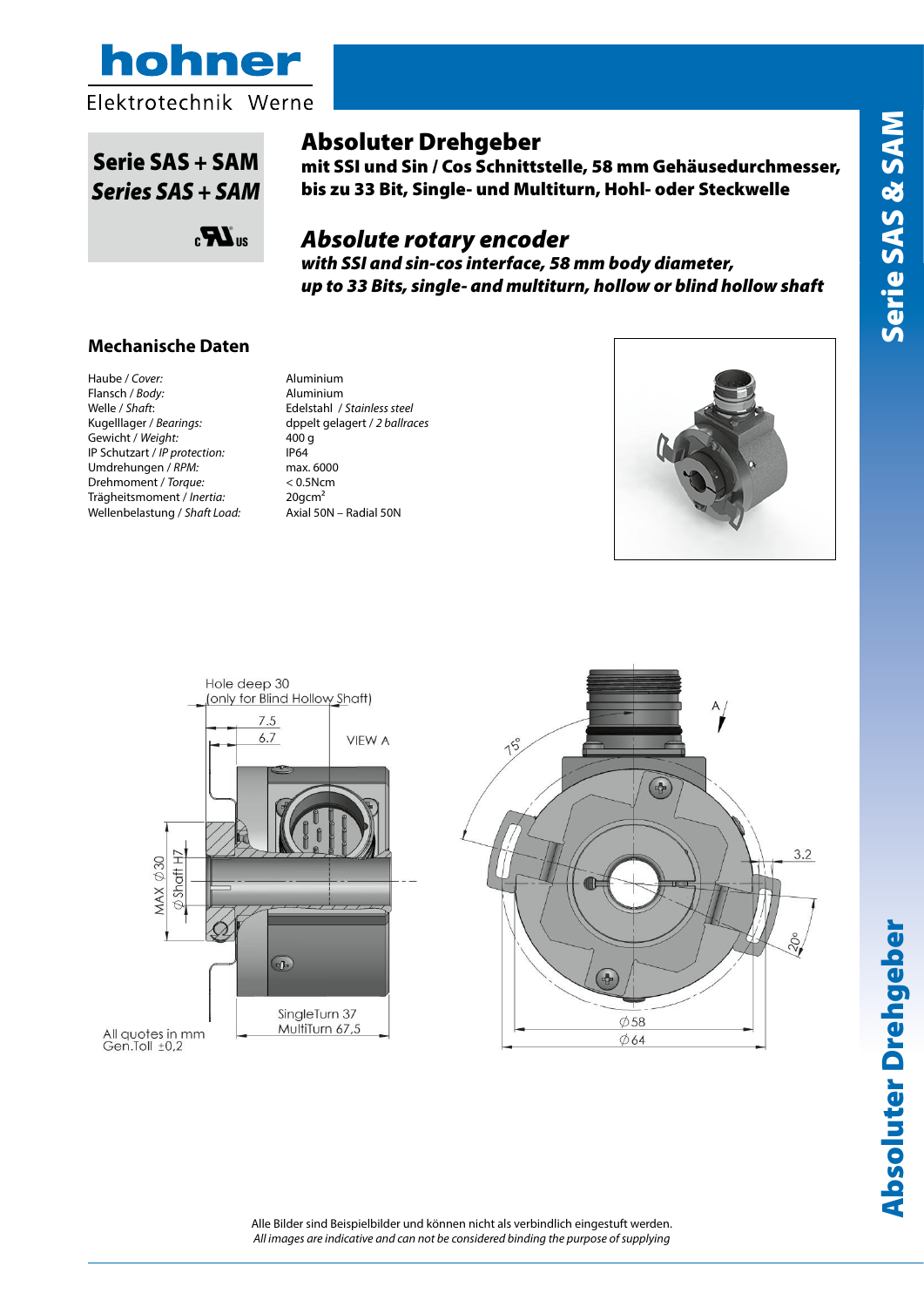hohner

## Elektrotechnik Werne

### **Elektronische Daten /** *Electronics Data*

Versorgungsspannung / *Power Supply*: 10-28 V +/- 5<br>max. Stromaufnahme / *Current Cons.*: max. 160 mA max. Stromaufnahme / *Current Cons.:* max. 160 max. 160 max. 160 max. 160 max. 160 max. 160 max. 160 max. 160 max. 160 max. 160 max. 160 max. 160 max. 160 max. 160 max. 160 max. 160 max. 160 max. 160 max. 160 max. 160 max. Schnittstelle / *Interface:* SSI<br>Monoflop / *Monoflop:* 20 usec Monoflop / *Monoflop:* 20 use<br>Ausgangsdaten / *Output Data:* 20 mm Ausgangsdaten / *Output Data:* RS422 Codeart / *Type of Code:* Binary / Gray<br>Betriebstemperatur / *Operating temperature:* Standard -20° / +80° C Betriebstemperatur / Operating temperature:

Auflösung / *Resolution*: ST: Single turn max 17 Bit MT: Multiturn 33 bit (17 Bit ST - 16bit MT)<br>10-28 V +/- 5%

### **Bestellbezeichnung /** *Ordering Code*

| ***                                           | **                                                                                                                           | $\ast$                           | $\ast$                                                                       | ∗                                                                                                                                                                                                   | $\ast$                                                                                                                                            | $\prime$ | ****                                               |                           |  |  |  |  |
|-----------------------------------------------|------------------------------------------------------------------------------------------------------------------------------|----------------------------------|------------------------------------------------------------------------------|-----------------------------------------------------------------------------------------------------------------------------------------------------------------------------------------------------|---------------------------------------------------------------------------------------------------------------------------------------------------|----------|----------------------------------------------------|---------------------------|--|--|--|--|
| Serie / Series                                |                                                                                                                              | Welle / Shaft   Flansch / Flange | <b>Ausgang / Output</b>                                                      | <b>Anschlüsse / Connections</b>                                                                                                                                                                     | <b>Optionen / Options</b>                                                                                                                         |          | <b>BIT</b>                                         |                           |  |  |  |  |
| <b>Steckwelle / Blind Hollow Shaft</b>        |                                                                                                                              |                                  |                                                                              |                                                                                                                                                                                                     |                                                                                                                                                   |          |                                                    |                           |  |  |  |  |
| $SAS =$<br>Singleturn<br>$SAM =$<br>Multiturn | $A = \emptyset$ 8 mm   8<br>$B = \emptyset$ 10 mm<br>$C = \emptyset$ 12 mm<br>$D = \emptyset$ 14 mm<br>$E = \emptyset$ 15 mm |                                  | $3 =$ SSI Gray<br>$4 =$ SSI Binary<br>$5 =$ SSI Gray<br>$+$ SinCos 2048 1Vpp | Kabel / Cable<br>$9 =$ Cable Axi<br>$3 =$ Cable Rad<br>M23 12p<br>$1 = 9416$ Axi CW<br>$2 = 9416$ Rad CW<br>$4 = 9416$ Axi CCW<br>$5 = 9416$ Rad CCW<br>M128p<br>$S = 94M12$ Axi<br>$T = 94M12$ Rad | $0 = \text{None}$<br>$5 = 5$ Volt<br>$K =$ Connection $K$<br>on 9416<br>$Z =$ Preset<br>(push button<br>on cover)<br>$W =$ Preset<br>on connector |          | Single<br>Turn<br>12<br>13<br>14<br>15<br>16<br>17 | Multi<br>Turn<br>12<br>16 |  |  |  |  |
| <b>Hohlwelle / Hollow Shaft</b>               |                                                                                                                              |                                  |                                                                              |                                                                                                                                                                                                     |                                                                                                                                                   |          |                                                    |                           |  |  |  |  |
| $SAS =$<br>Singleturn                         | $F = \emptyset$ 8 mm 8<br>$G = \emptyset$ 10 mm<br>$H = \emptyset$ 12 mm<br>$L = \emptyset$ 14 mm<br>$M = \emptyset$ 15 mm   |                                  | $3 =$ SSI Gray<br>$4 =$ SSI Binary<br>$5 =$ SSI Gray<br>$+$ SinCos 2048 1Vpp | Kabel / Cable<br>$3 =$ Cable Rad<br>M23 12p<br>$2 = 9416$ Rad CW<br>$5 = 9416$ Rad CCW<br>M128p<br>$T = 94M12$ Rad                                                                                  | $0 = None$<br>$5 = 5$ Volt<br>$K =$ Connection K<br>on 9416<br>$Z =$ Preset<br>(push button<br>on cover)                                          |          | Single<br>Turn<br>12<br>13<br>14<br>15<br>16<br>17 |                           |  |  |  |  |
|                                               |                                                                                                                              |                                  |                                                                              |                                                                                                                                                                                                     | $W =$ Preset<br>on connector                                                                                                                      |          |                                                    |                           |  |  |  |  |